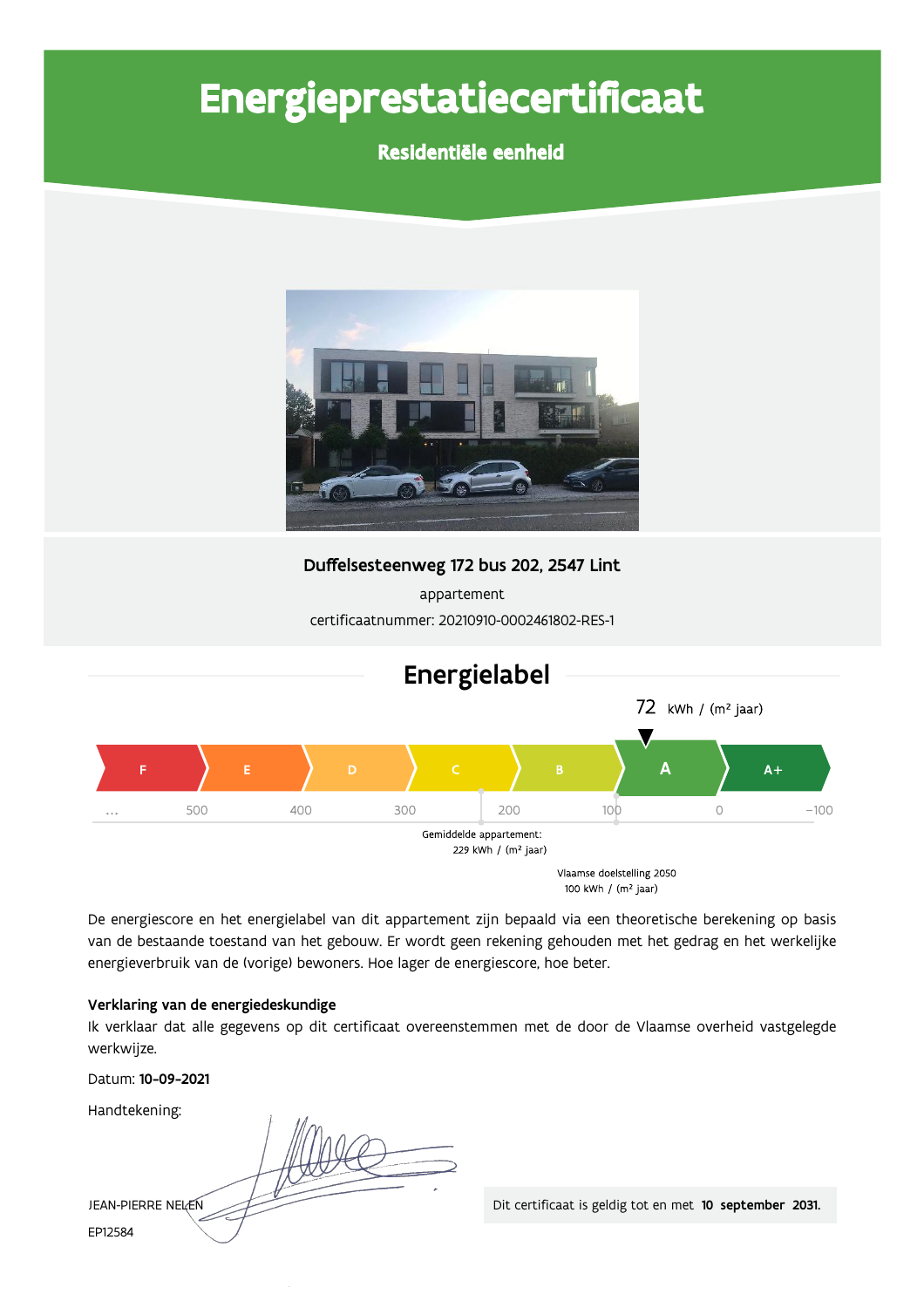### Huidige staat van het appartement

Om met uw appartement te voldoen aan de energiedoelstelling, zijn er twee mogelijke pistes:

OF

 $2^{\circ}$ 

#### $(1)$ Inzetten op isolatie en verwarming

U isoleert elk deel van uw appartement tot doelstelling én u voorziet de een energie-efficiënte verwarmingsinstallatie (warmtepomp, condenserende ketel, (micro-)WKK. efficiënt warmtenet  $\bigcap_{ }$ decentrale toestellen met een totaal maximaal vermogen van 15 W/m<sup>2</sup>).

Energielabel van het appartement

U behaalt een energielabel A voor  $\overline{U}$ appartement(= energiescore van maximaal 100 kWh/(m<sup>2</sup> jaar)). U kiest op welke manier u dat doet: isoleren, efficiënt verwarmen, efficiënt ventileren, zonne-energie, hernieuwbare energie ...



De U-waarde beschrijft de isolatiewaarde van daken, muren, vloeren, vensters ... Hoe lager de U-waarde, hoe beter het constructiedeel isoleert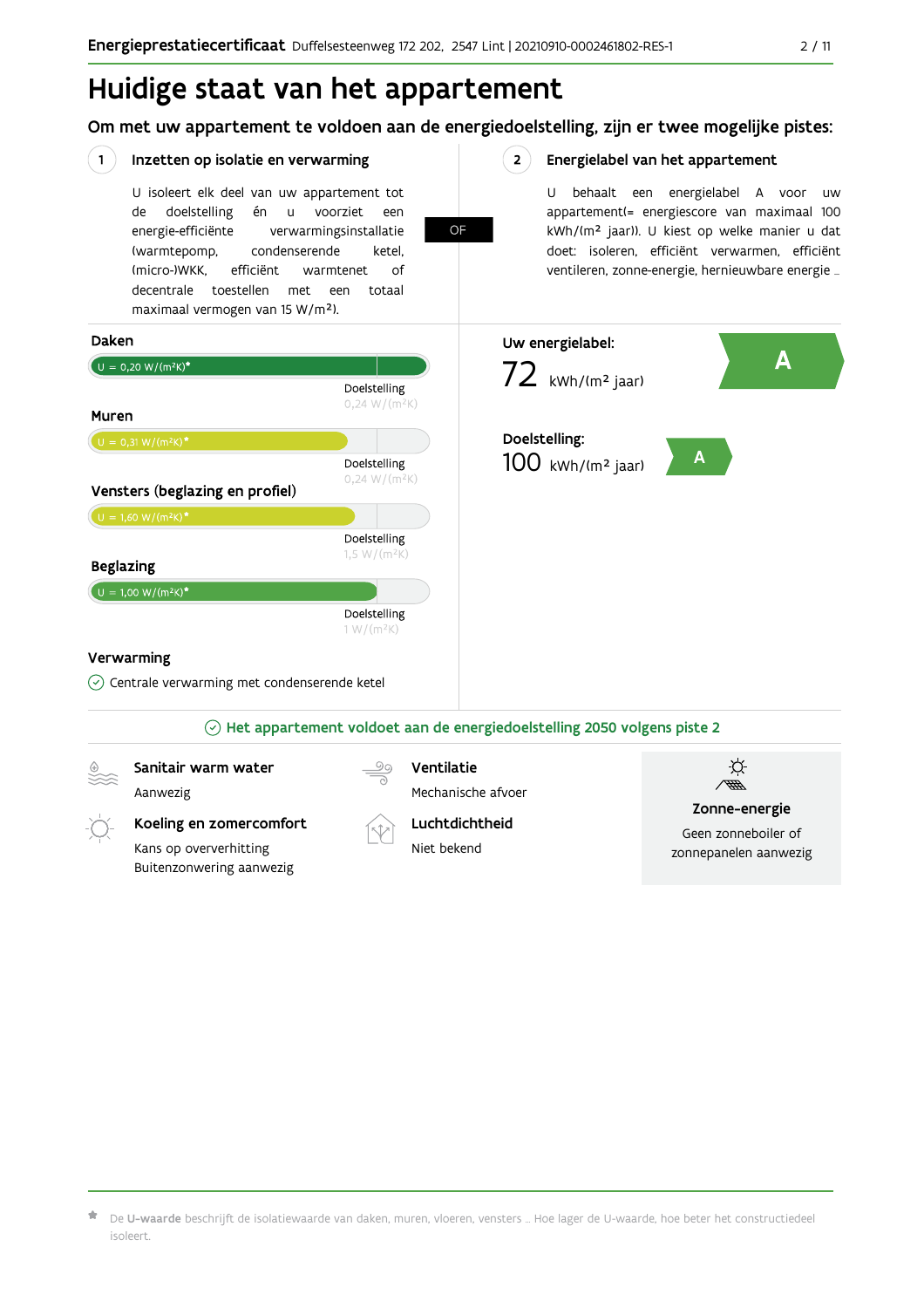#### Aandachtspunten

Hou rekening met de volgende aspecten als u uw appartement energiezuinig en comfortabeler wilt maken.

Luchtdichtheid: De luchtdichtheid van uw appartement is niet gemeten. Een goede luchtdichtheid is nodig om de warmte niet via spleten en kieren te laten ontsnappen. U kunt de luchtdichtheid laten meten om eventuele lekken op te sporen en uw energielabel mogelijk nog te verbeteren.

Ventilatie: Uw appartement beschikt over een systeem met mechanische afvoer. Bekijk of vraagsturing mogelijk is. Bij vraagsturing wordt er lucht toe- en afgevoerd als dat nodig is. Zo bespaart u energie.



Koeling en zomercomfort: Uw appartement heeft kans op oververhitting, ondanks de aanwezige zonwering. Vermijd de plaatsing van een koelinstallatie, want die verbruikt veel energie. Bekijk of andere maatregelen mogelijk zijn om oververhitting tegen te gaan: 's nachts intensief ventileren, bijkomende zonwering ...



Sanitair warm water: Uw appartement beschikt niet over een zonneboiler. Overweeg de plaatsing van een zonneboiler of warmtepompboiler. Daarmee kunt u energie besparen.

#### Let op!

 $\stackrel{90}{\equiv}$ 

 $\left( \begin{array}{c} 1 \end{array} \right)$ 

De aanbevelingen, aandachtspunten en eventuele prijsindicaties op het energieprestatiecertificaat worden standaard gegenereerd op de wijze die de Vlaamse overheid heeft vastgelegd. Laat u bijstaan door een specialist om op basis van de aanbevelingen en aandachtspunten een concreet renovatieplan op te stellen. De energiedeskundige is niet aansprakelijk voor de eventuele schade die ontstaat bij het uitvoeren van de standaard gegenereerde aanbevelingen of aandachtspunten.

#### Meer informatie?

- Voor meer informatie over het energieprestatiecertificaat, gebruiksgedrag, woningkwaliteit ... kunt u terecht op www.energiesparen.be.
- Meer informatie over uw appartement vindt u op uw persoonlijke woningpas. Surf naar woningpas.vlaanderen.be om uw woningpas te bekijken.
- Meer informatie over beter renoveren vindt u op www.energiesparen.be/ikbenoveer.

Gegevens energiedeskundige: **JEAN-PIERRE NELEN** Visserij 24, 2910 Essen EP12584

#### **Premies**

Informatie over energiewinsten, subsidies of andere financiële voordelen vindt u op www.energiesparen.be.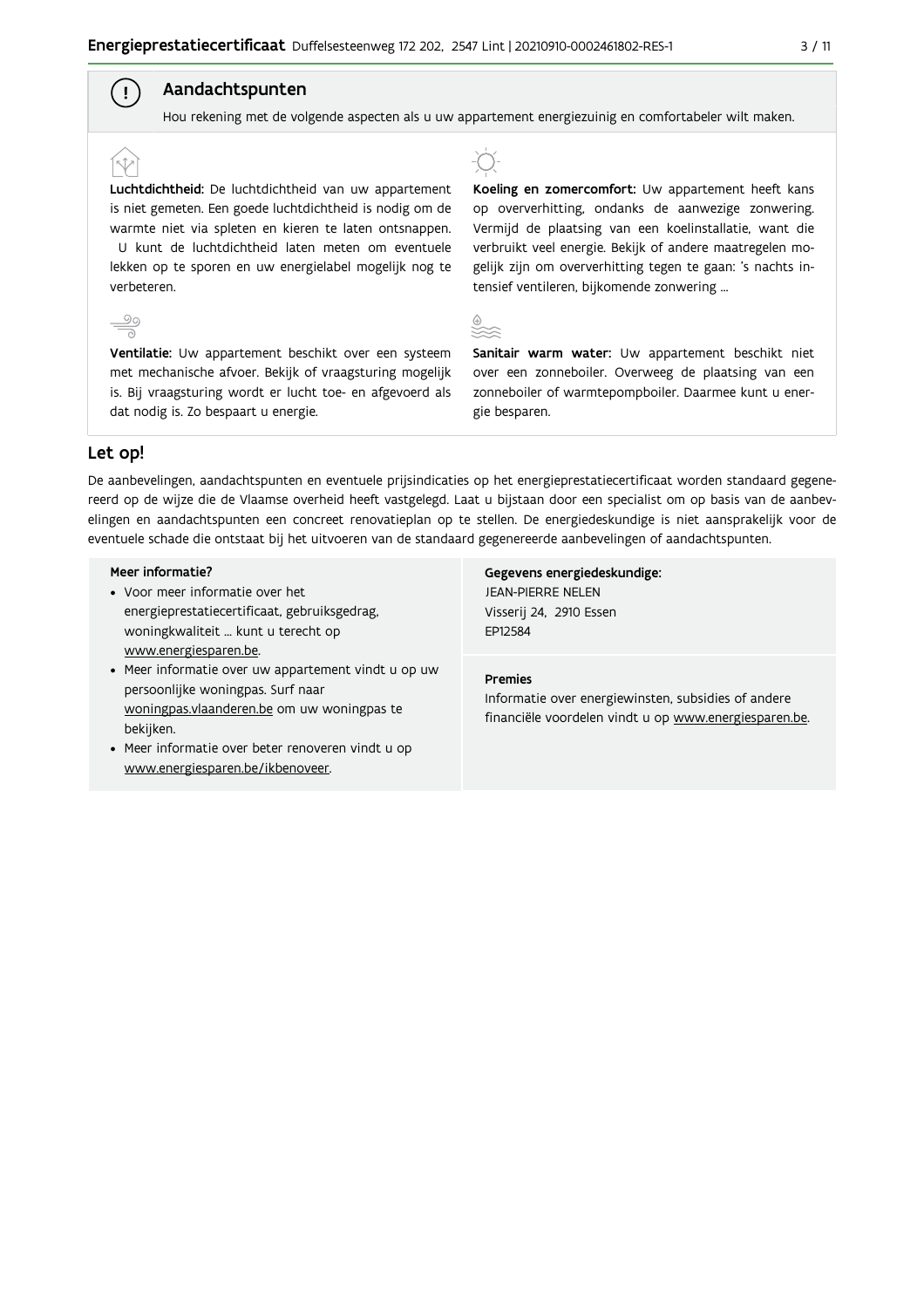### Energieprestatiecertificaat (EPC) in detail

Uw appartement voldoet aan de energiedoelstelling. In dit deel van het energieprestatiecertificaat vindt u een overzicht van de gegevens die de energiedeskundige heeft ingevoerd.

#### Inhoudstafel

| Daken                | 6       |
|----------------------|---------|
| Vensters en deuren   |         |
| Muren.               | 8       |
| <b>Vloeren</b>       | $\circ$ |
| Ruimteverwarming     | 10      |
| Overige installaties | 11      |
|                      |         |

#### Hoe wordt het EPC opgemaakt?

De eigenschappen van uw appartement zijn door de energiedeskundige ingevoerd in software die door de Vlaamse overheid is opgelegd. De energiedeskundige mag zich alleen baseren op zijn vaststellingen tijdens het plaatsbezoek en op bewijsstukken die voldoen aan de voorwaarden die de Vlaamse overheid heeft opgelegd. Op basis van de invoergegevens berekent de software het energielabel en genereert automatisch aanbevelingen en eventueel ook prijsindicaties. Bij onbekende invoergegevens gaat de software uit van veronderstellingen, onder meer op basis van het (ver)bouw- of fabricagejaar. Om zeker te zijn van de werkelijke samenstelling van uw muur, dak of vloer kunt u ervoor kiezen om verder (destructief) onderzoek uit te voeren (losschroeven stopcontact, gaatje boren in een voeg, binnenafwerking tijdelijk verwijderen ...). Voor meer informatie over de werkwijze, de bewijsstukken en de voorwaarden kunt u terecht op www.energiesparen.be.

#### **Energiedoelstelling 2050**

De energiedoelstelling van de Vlaamse Regering is om tegen 2050 alle woningen en appartementen in Vlaanderen minstens even energiezuinig te maken als een energetisch performante nieuwbouwwoning van 2017.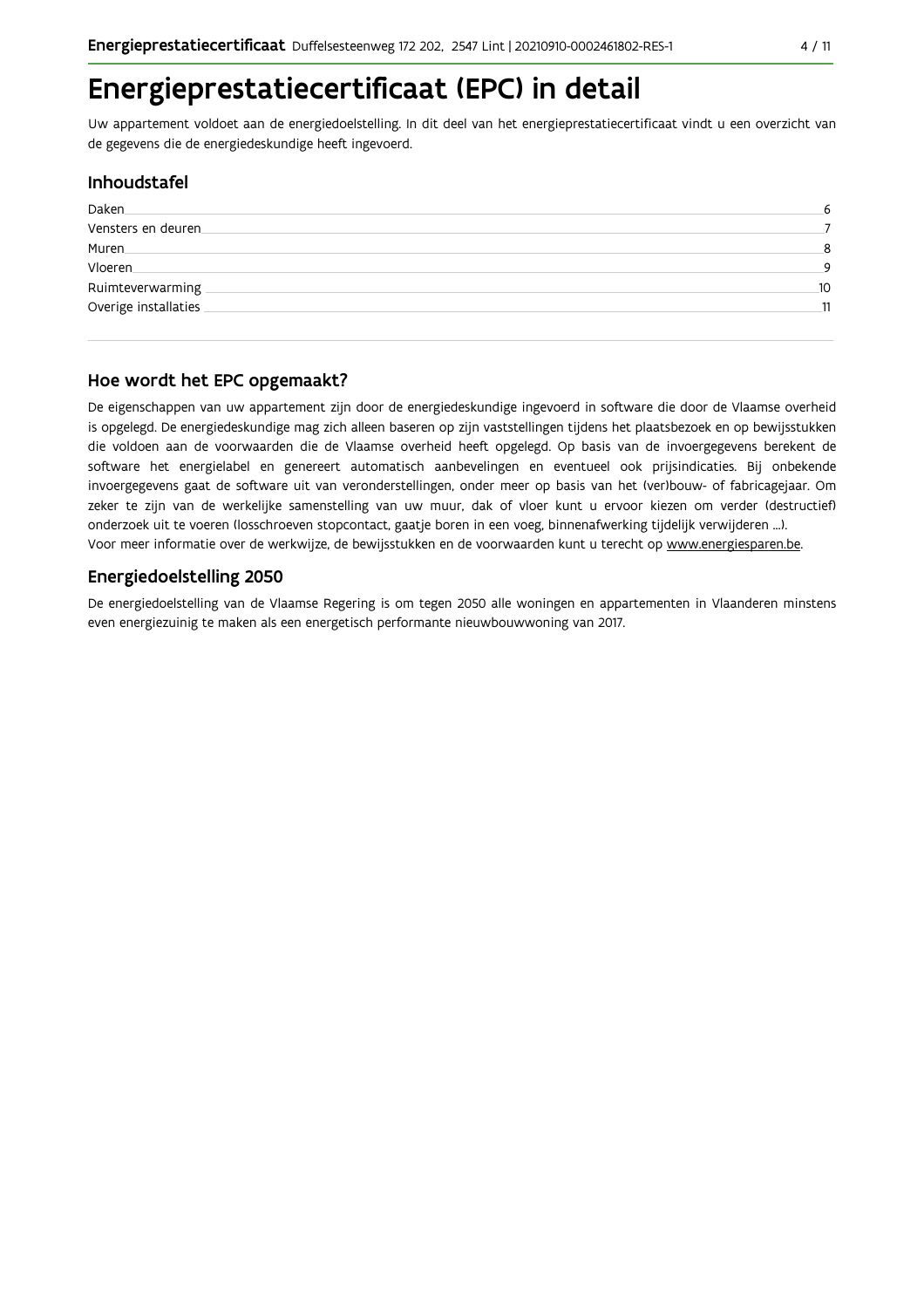#### Algemene gegevens

| Gebouw id / Gebouweenheid id                                | 18741323 / 18741821                   |
|-------------------------------------------------------------|---------------------------------------|
| Datum plaatsbezoek                                          | 06/09/2021                            |
| Referentiejaar bouw                                         | 2016                                  |
| Beschermd volume (m <sup>3</sup> )                          | 436                                   |
| Ruimten niet opgenomen in het beschermd volume              | Geen                                  |
| Bruikbare vloeroppervlakte (m <sup>2</sup> )                | 168                                   |
| Verliesoppervlakte (m <sup>2</sup> )                        | 256                                   |
| Infiltratiedebiet $(m^3/(m^2h))$                            | Onbekend                              |
| Thermische massa                                            | Half zwaar/matig zwaar                |
| Open haard(en) voor hout aanwezig                           | Neen                                  |
| Niet-residentiële bestemming                                | Geen                                  |
| Ligging van de eenheid in het gebouw                        | bovenste verdieping aarde rechterkant |
| Berekende energiescore (kWh/(m <sup>2</sup> jaar))          | 72                                    |
| Karakteristiek jaarlijks primair energieverbruik (kWh/jaar) | 12.070                                |
| CO <sub>2</sub> -emissie (kg/jaar)                          | 2.299                                 |
| Indicatief S-peil                                           | 39                                    |
| Gemiddelde U-waarde gebouwschil (W/(m <sup>2</sup> K))      | 0.40                                  |
| Gemiddeld installatierendement verwarming (%)               | 83                                    |

#### Verklarende woordenlijst

| beschermd volume                                    | Het volume van alle ruimten die men wenst te beschermen tegen warmteverlies naar<br>buiten, de grond en aangrenzende onverwarmde ruimten.                                                                                                                                      |
|-----------------------------------------------------|--------------------------------------------------------------------------------------------------------------------------------------------------------------------------------------------------------------------------------------------------------------------------------|
| bruikbare vloeroppervlakte                          | De vloeroppervlakte binnen het beschermd volume die beloopbaar en toegankelijk is.                                                                                                                                                                                             |
| U-waarde                                            | De U-waarde beschrijft de isolatiewaarde van daken, muren, vensters  Hoe lager de<br>U-waarde, hoe beter de constructie isoleert.                                                                                                                                              |
| R-waarde                                            | De warmteweerstand van een materiaallaag. Hoe groter de R-waarde, hoe beter de<br>materiaallaag isoleert.                                                                                                                                                                      |
| lambdawaarde                                        | De warmtegeleidbaarheid van een materiaal. Hoe lager de lambdawaarde, hoe beter<br>het materiaal isoleert.                                                                                                                                                                     |
| karakteristiek jaarlijks primair<br>energieverbruik | De berekende hoeveelheid primaire energie die gedurende één jaar nodig is voor de<br>verwarming, de aanmaak van sanitair warm water, de ventilatie en de koeling van een<br>appartement. Eventuele bijdragen van zonneboilers en zonnepanelen worden in<br>mindering gebracht. |
| berekende energiescore                              | Een maat voor de totale energieprestatie van een appartement. De berekende<br>energiescore is gelijk aan het karakteristiek jaarlijks primair energieverbuik, gedeeld<br>door de bruikbare vloeroppervlakte.                                                                   |
| S-peil                                              | Een maat voor de energieprestatie van de gebouwschil van een appartement. Het<br>S-peil houdt rekening met de isolatie, de luchtdichtheid, de oriëntatie, de<br>zonnewinsten en de vormefficiëntie. Hoe lager het S-peil, hoe energie-efficiënter de<br>gebouwschil.           |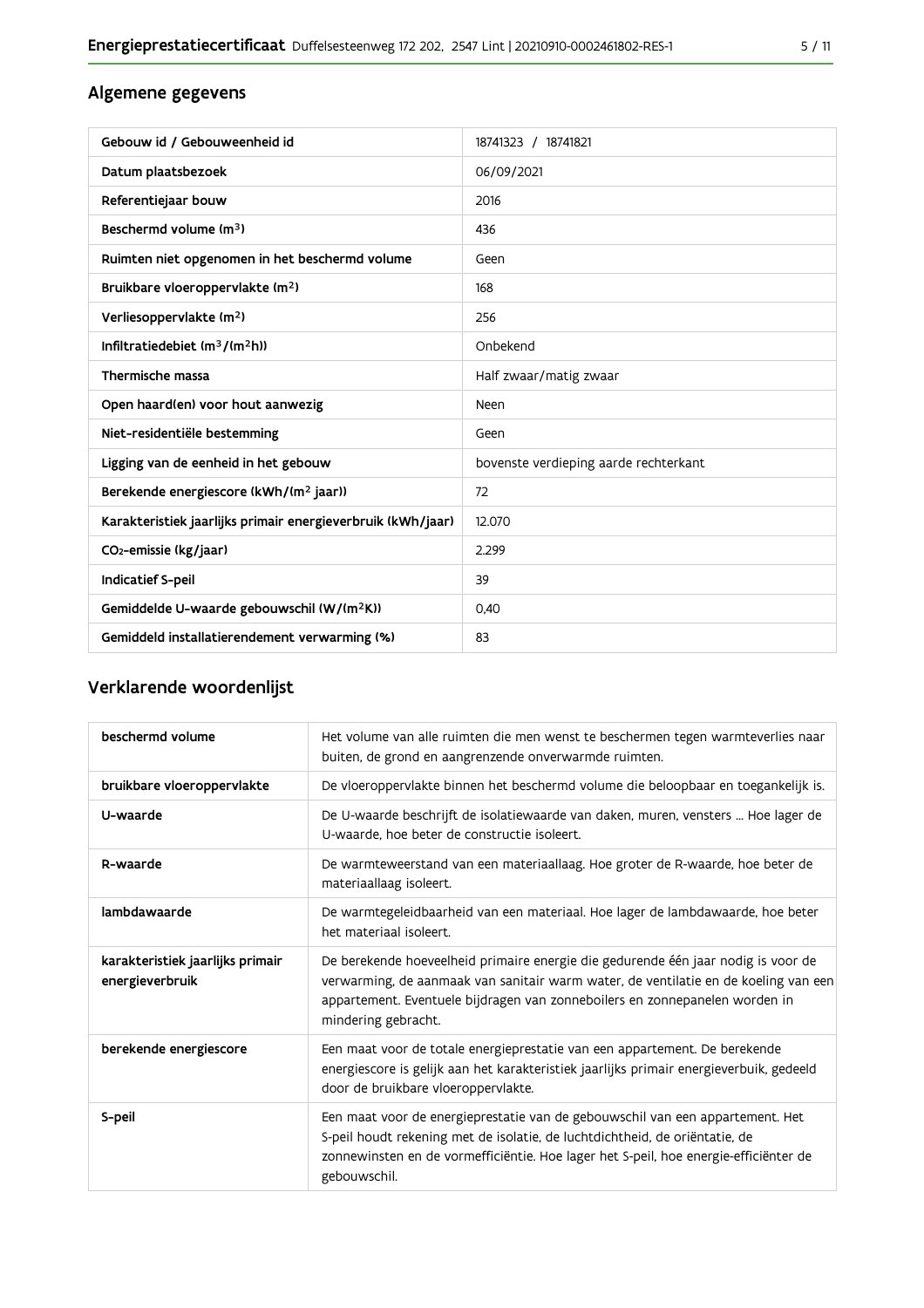### **Daken**

#### Technische fiche daken

Indien u werken plant, laat u dan bijstaan door een architect, aannemer of vakman voor deskundig advies en een goede uitvoering van de werken. Onderstaande gegevens zijn de invoergegevens van de energiedeskundige. Hiermee kunt u uw potentiële vakman inlichten over de huidige energetische toestand van uw appartement.



#### Legende

a dak niet in riet of cellenbeton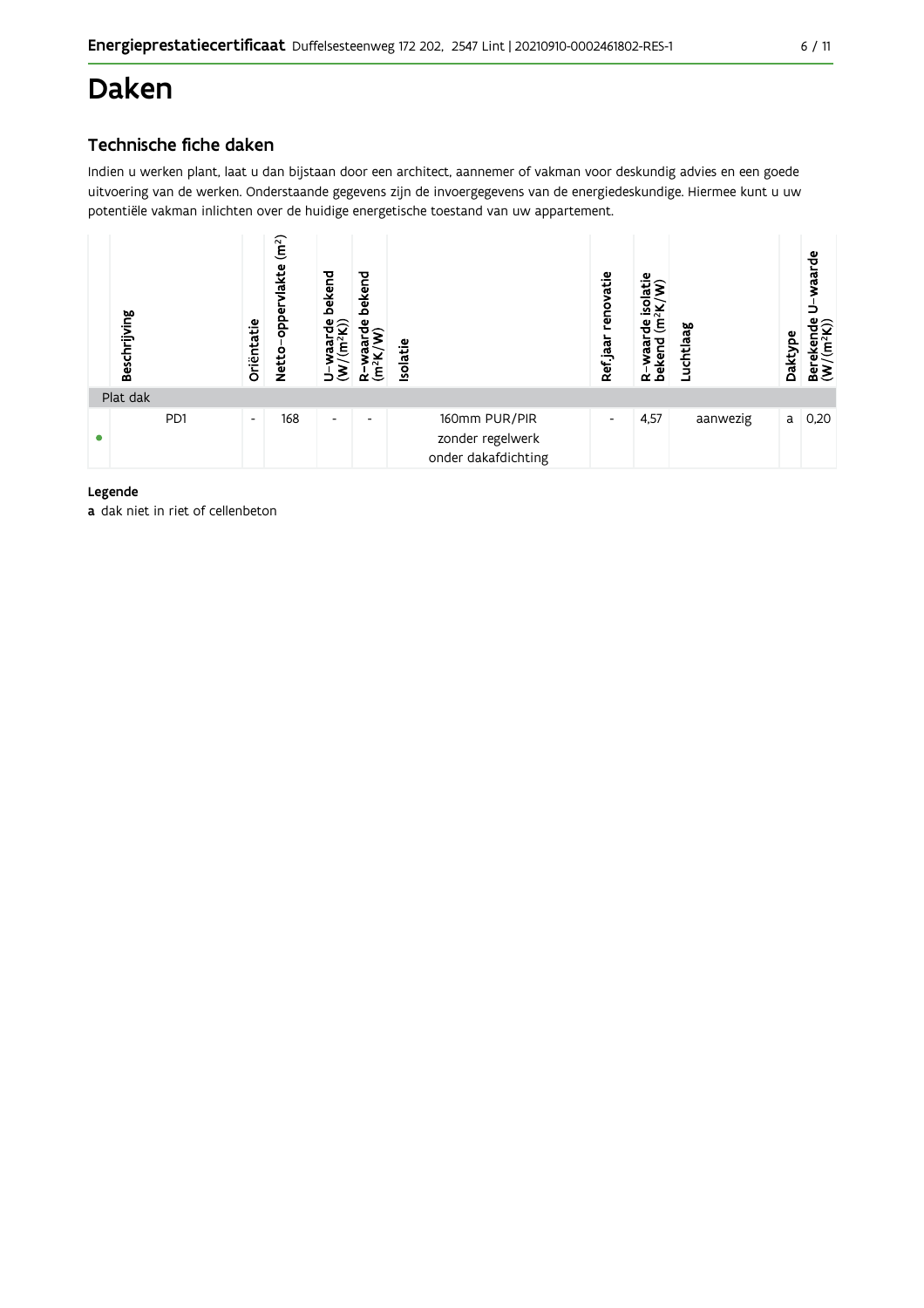### Vensters en deuren

#### Technische fiche van de vensters

Indien u werken plant, laat u dan bijstaan door een architect, aannemer of vakman voor deskundig advies en een goede uitvoering van de werken. Onderstaande gegevens zijn de invoergegevens van de energiedeskundige. Hiermee kunt u uw potentiële vakman inlichten over de huidige energetische toestand van uw appartement.



#### Legende glastypes

HR-glas b Hoogrendementsglas bouwjaar >= 2000

#### Technische fiche van de deuren, poorten en panelen

Indien u werken plant, laat u dan bijstaan door een architect, aannemer of vakman voor deskundig advies en een goede uitvoering van de werken. Onderstaande gegevens zijn de invoergegevens van de energiedeskundige. Hiermee kunt u uw potentiële vakman inlichten over de huidige energetische toestand van uw appartement.

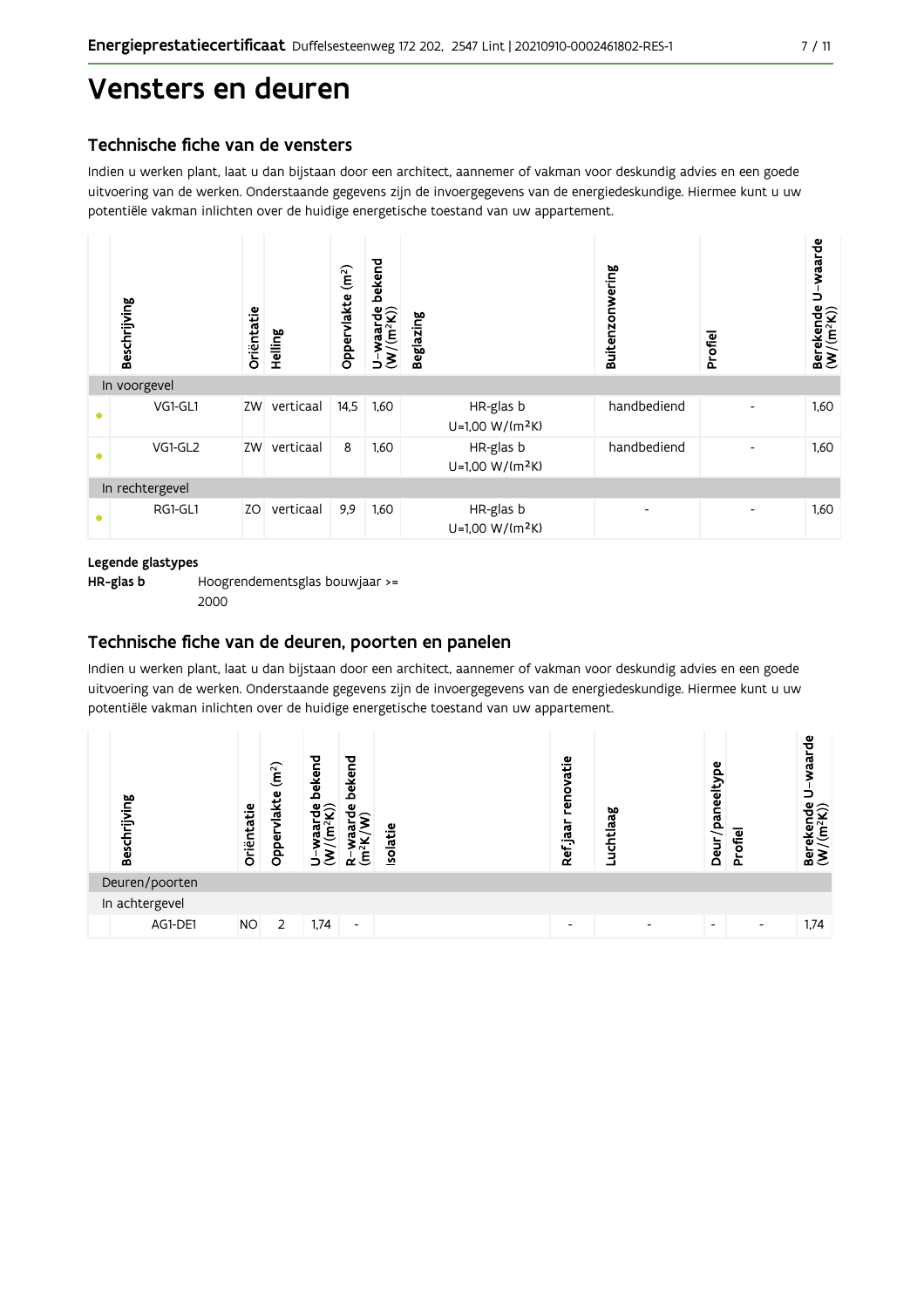### **Muren**

#### Technische fiche van de muren

Indien u werken plant, laat u dan bijstaan door een architect, aannemer of vakman voor deskundig advies en een goede uitvoering van de werken. Onderstaande gegevens zijn de invoergegevens van de energiedeskundige. Hiermee kunt u uw potentiële vakman inlichten over de huidige energetische toestand van uw appartement.

|             | Beschrijving                         | Oriëntatie | Netto-oppervlakte (m <sup>2</sup> ) | Diepte onder maaiveld (m) | U-waarde bekend (W/(m <sup>2</sup> K)) | R-waarde bekend (m <sup>2</sup> K/W) | Isolatie                                      | Refjaar renovatie        | Luchtlaag                 | Muurtype | Berekende U-waarde<br>(W/(m <sup>2</sup> K)) |
|-------------|--------------------------------------|------------|-------------------------------------|---------------------------|----------------------------------------|--------------------------------------|-----------------------------------------------|--------------------------|---------------------------|----------|----------------------------------------------|
|             | Buitenmuur                           |            |                                     |                           |                                        |                                      |                                               |                          |                           |          |                                              |
|             | Voorgevel                            |            |                                     |                           |                                        |                                      |                                               |                          |                           |          |                                              |
| $\bullet$   | VG1                                  | ZW         | 44                                  | Ĭ.                        |                                        |                                      | 100mm PUR/PIR<br>zonder regelwerk<br>in spouw | $\overline{\phantom{a}}$ | aanwezig<br>niet in spouw | a        | 0,31                                         |
|             | Rechtergevel                         |            |                                     |                           |                                        |                                      |                                               |                          |                           |          |                                              |
| $\bullet$   | RG1                                  | ZO         | 12                                  |                           |                                        |                                      | 100mm PUR/PIR<br>zonder regelwerk<br>in spouw |                          | aanwezig<br>niet in spouw | a        | 0,31                                         |
|             | Muur in contact met verwarmde ruimte |            |                                     |                           |                                        |                                      |                                               |                          |                           |          |                                              |
|             | Achtergevel                          |            |                                     |                           |                                        |                                      |                                               |                          |                           |          |                                              |
|             | AG1                                  | <b>NO</b>  | 65                                  |                           |                                        |                                      | 20mm MW<br>zonder regelwerk<br>in spouw       | $\overline{\phantom{a}}$ | aanwezig<br>niet in spouw | a        | 0,97                                         |
| Linkergevel |                                      |            |                                     |                           |                                        |                                      |                                               |                          |                           |          |                                              |
|             | LG1                                  | <b>NW</b>  | 22                                  |                           |                                        |                                      | 20mm MW<br>zonder regelwerk<br>in spouw       |                          | aanwezig<br>niet in spouw | a        | 0,97                                         |

#### Legende

a muur niet in isolerende snelbouwsteen of cellenbeton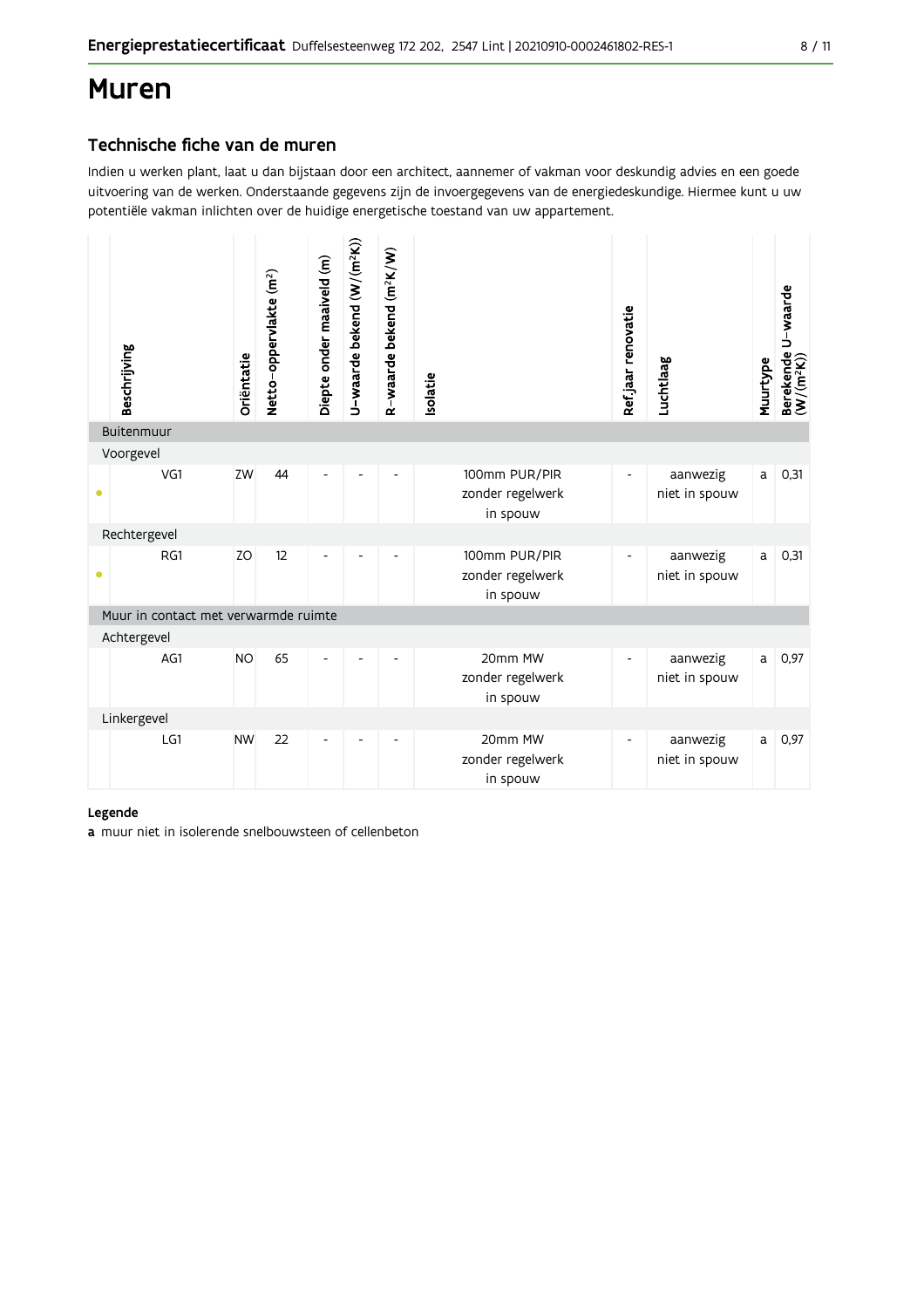## Vloeren

#### Technische fiche van de vloeren

Indien u werken plant, laat u dan bijstaan door een architect, aannemer of vakman voor deskundig advies en een goede uitvoering van de werken. Onderstaande gegevens zijn de invoergegevens van de energiedeskundige. Hiermee kunt u uw potentiële vakman inlichten over de huidige energetische toestand van uw appartement.



#### Legende

a vloer niet in cellenbeton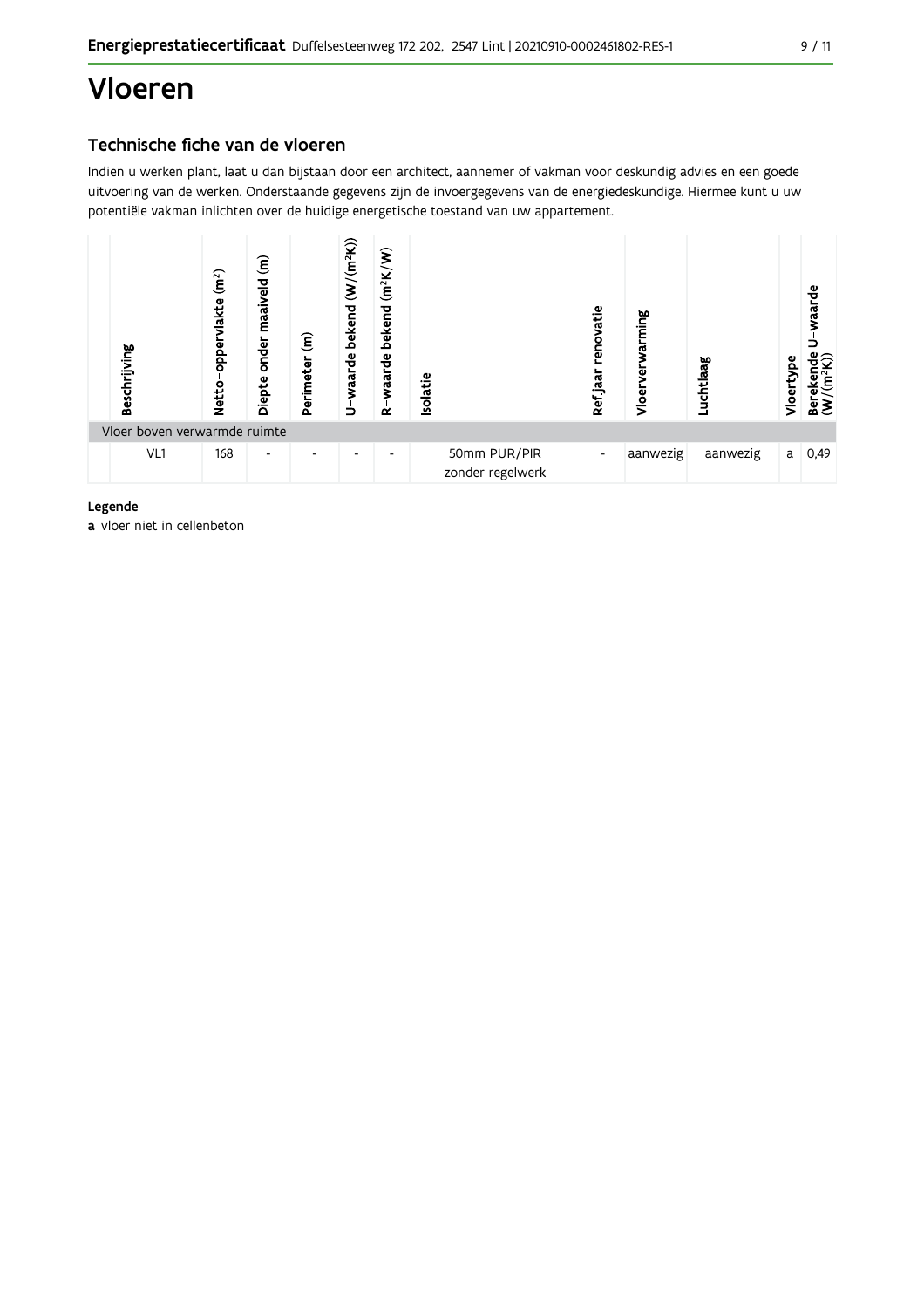### Ruimteverwarming

#### Technische fiche van de ruimteverwarming

Indien u werken plant, laat u dan bijstaan door een architect, aannemer of vakman voor deskundig advies en een goede uitvoering van de werken. Onderstaande gegevens zijn de invoergegevens van de energiedeskundige. Hiermee kunt u uw potentiële vakman inlichten over de huidige energetische toestand van uw appartement.

#### Installaties met één opwekker

|                                      | RV1                      |  |  |  |
|--------------------------------------|--------------------------|--|--|--|
|                                      | $\odot$                  |  |  |  |
| Omschrijving                         | condenserende            |  |  |  |
|                                      | gasketel                 |  |  |  |
| Type verwarming                      | centraal                 |  |  |  |
| Aandeel in volume (%)                | 100%                     |  |  |  |
| Installatierendement (%)             | 83%                      |  |  |  |
| Aantal opwekkers                     | $\mathbf{1}$             |  |  |  |
| Opwekking                            |                          |  |  |  |
|                                      | $\odot$                  |  |  |  |
| Type opwekker                        | individueel              |  |  |  |
| Energiedrager                        | gas                      |  |  |  |
| Soort opwekker(s)                    | condenserende ketel      |  |  |  |
| Bron/afgiftemedium                   |                          |  |  |  |
| Vermogen (kW)                        | $\overline{\phantom{m}}$ |  |  |  |
| Elektrisch vermogen WKK              |                          |  |  |  |
| (kW)                                 |                          |  |  |  |
| Aantal (woon)eenheden                | $\overline{\phantom{a}}$ |  |  |  |
| Rendement                            | $\overline{a}$           |  |  |  |
| Referentiejaar fabricage             | 2016                     |  |  |  |
| Labels                               | CE                       |  |  |  |
| Locatie                              | binnen beschermd         |  |  |  |
|                                      | volume                   |  |  |  |
| Distributie                          |                          |  |  |  |
| <b>Externe stookplaats</b>           | nee                      |  |  |  |
| Ongeïsoleerde leidingen (m)          | 0m ≤ lengte ≤ 2m         |  |  |  |
| Ongeïsoleerde combilus (m)           | $\overline{a}$           |  |  |  |
| Aantal (woon)eenheden op<br>combilus |                          |  |  |  |
| Afgifte & regeling                   |                          |  |  |  |
| Type afgifte                         | oppervlakteverwarming    |  |  |  |
| Regeling                             | geen pompregeling        |  |  |  |
|                                      | kamerthermostaat         |  |  |  |